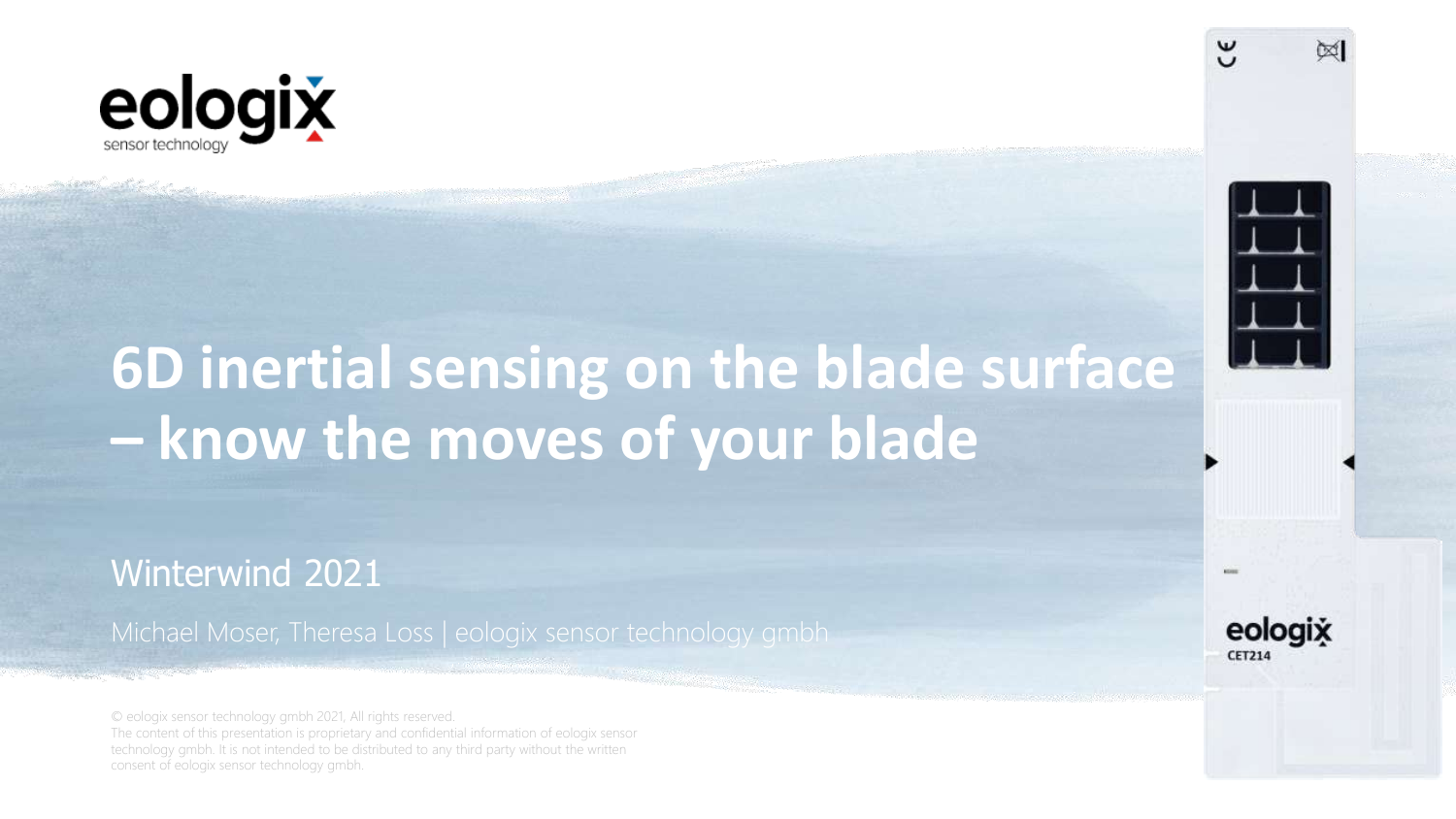

### Introduction eologix wireless sensor platform

- measures also close to blade tip
- $\rightarrow$  is independent from turbine location
- $\rightarrow$  is independent from turbine type and age
- $\rightarrow$  is independent from SCADA data

21-04-16

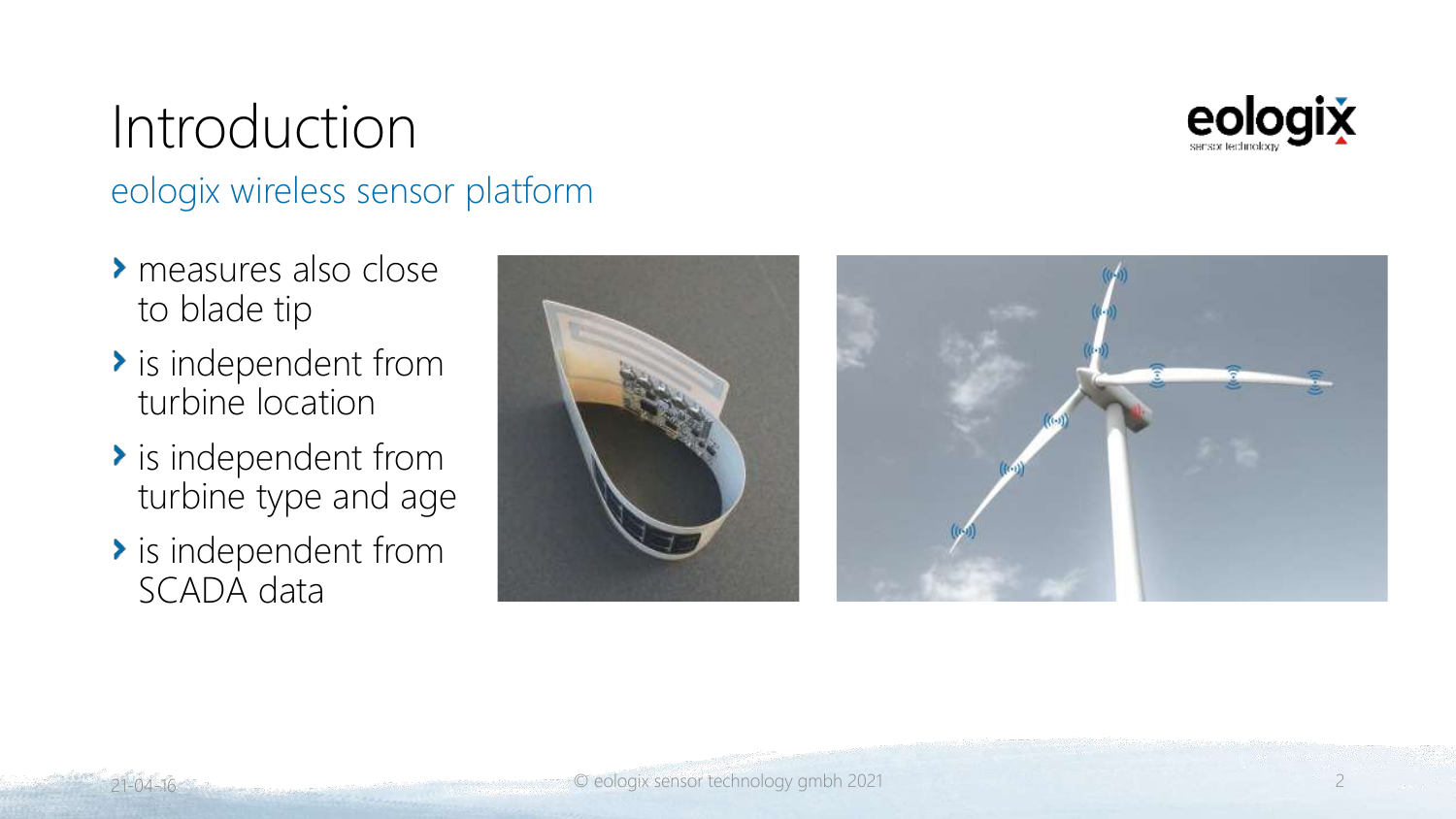## **Technology**

#### Inertial measurements sensor layout ca. 200 mm



max. thickness < 2mm



 $21-04-16$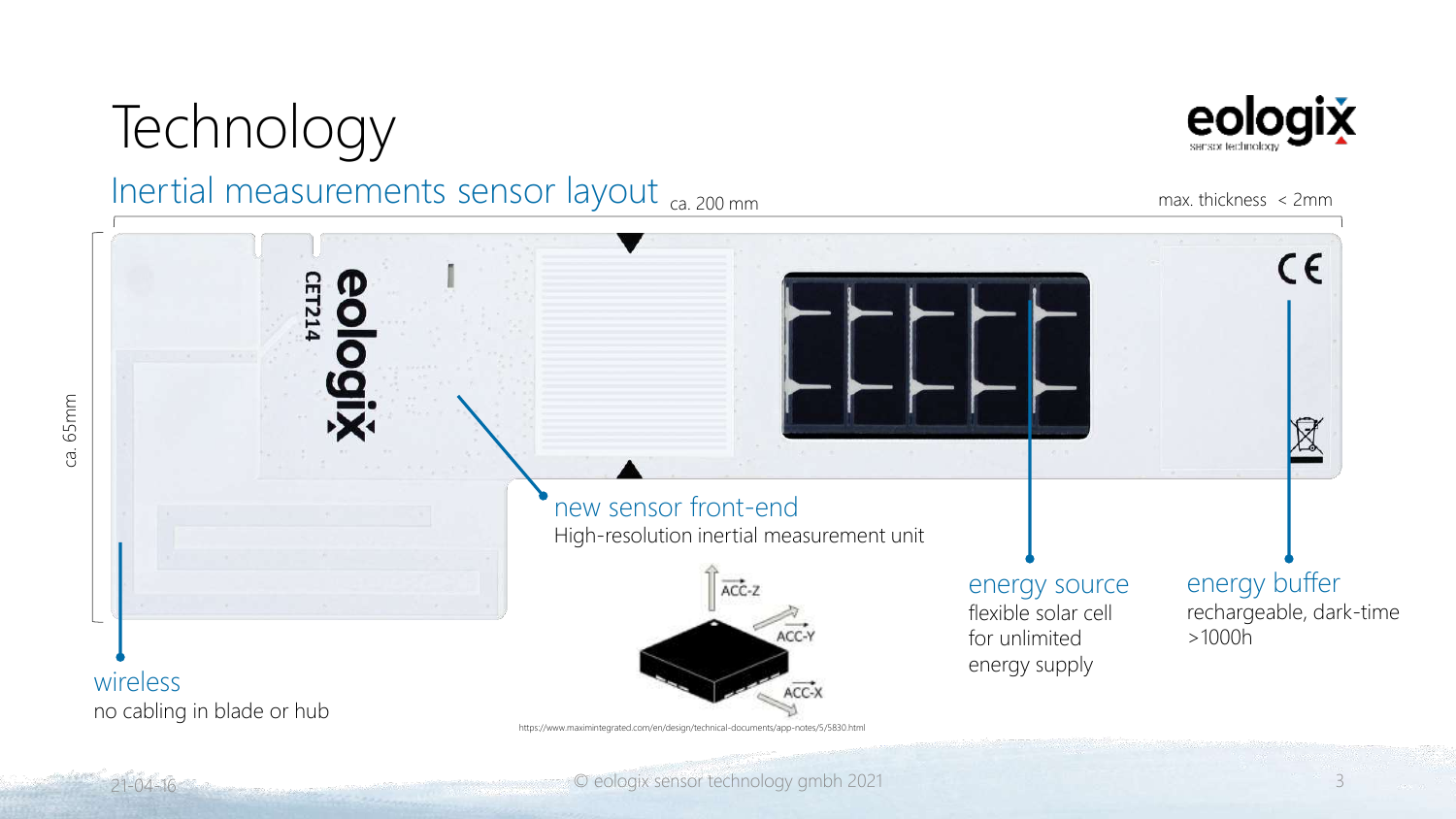

### Experiment set-up

Sensor distribution

#### > Sensors

- at different radial positions
- at different distance from trailing edge
- > on all three blades

#### $\blacktriangleright$  Aim

- to combine data from multiple sensors to get information on local and overall behaviour
- **> First set of measurement campaigns** 
	- **>** sampling frequency exceeding 800 Hz
	- several weeks of data

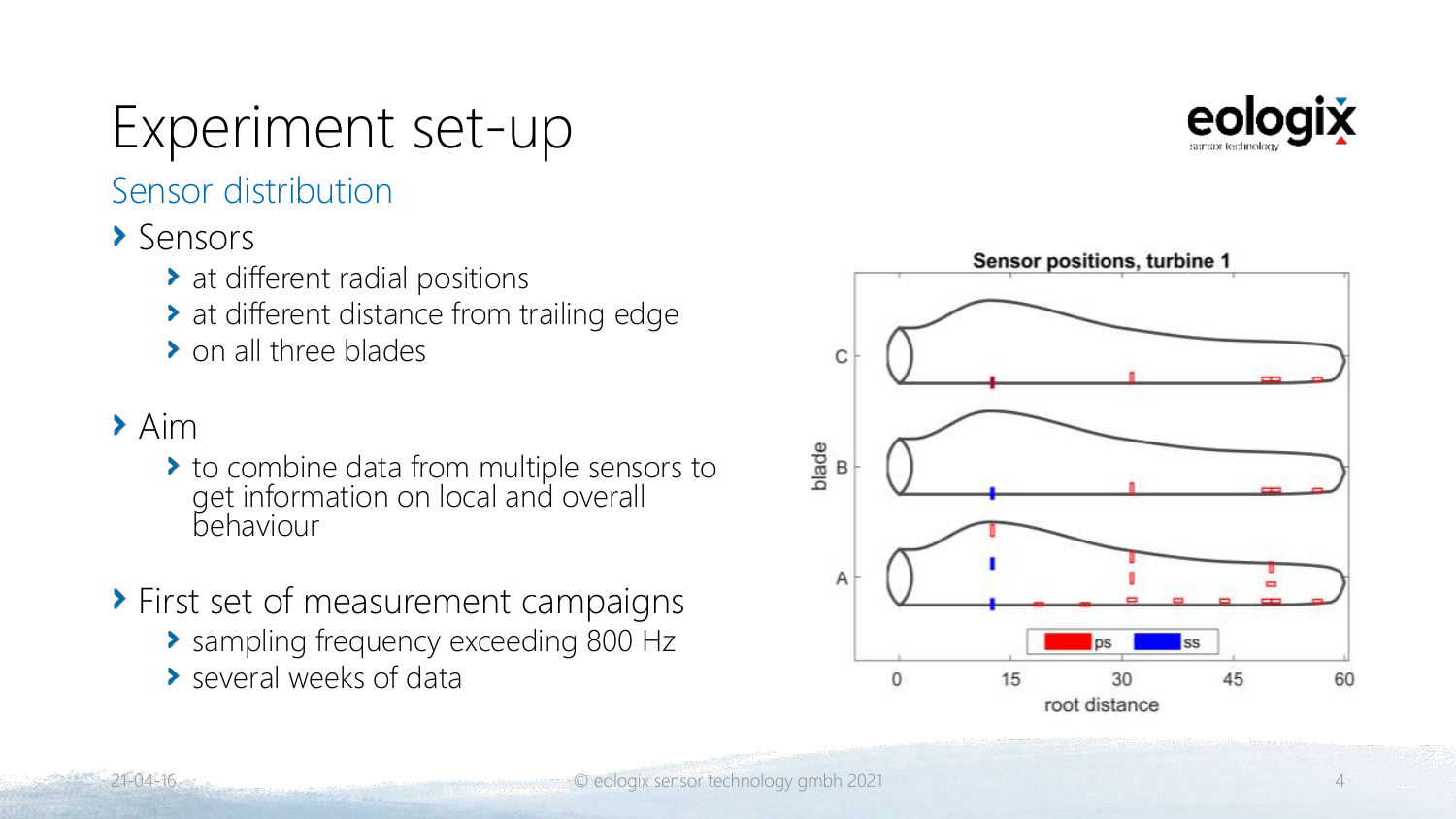### Turbine types Experiment set-up



\*installation in progress

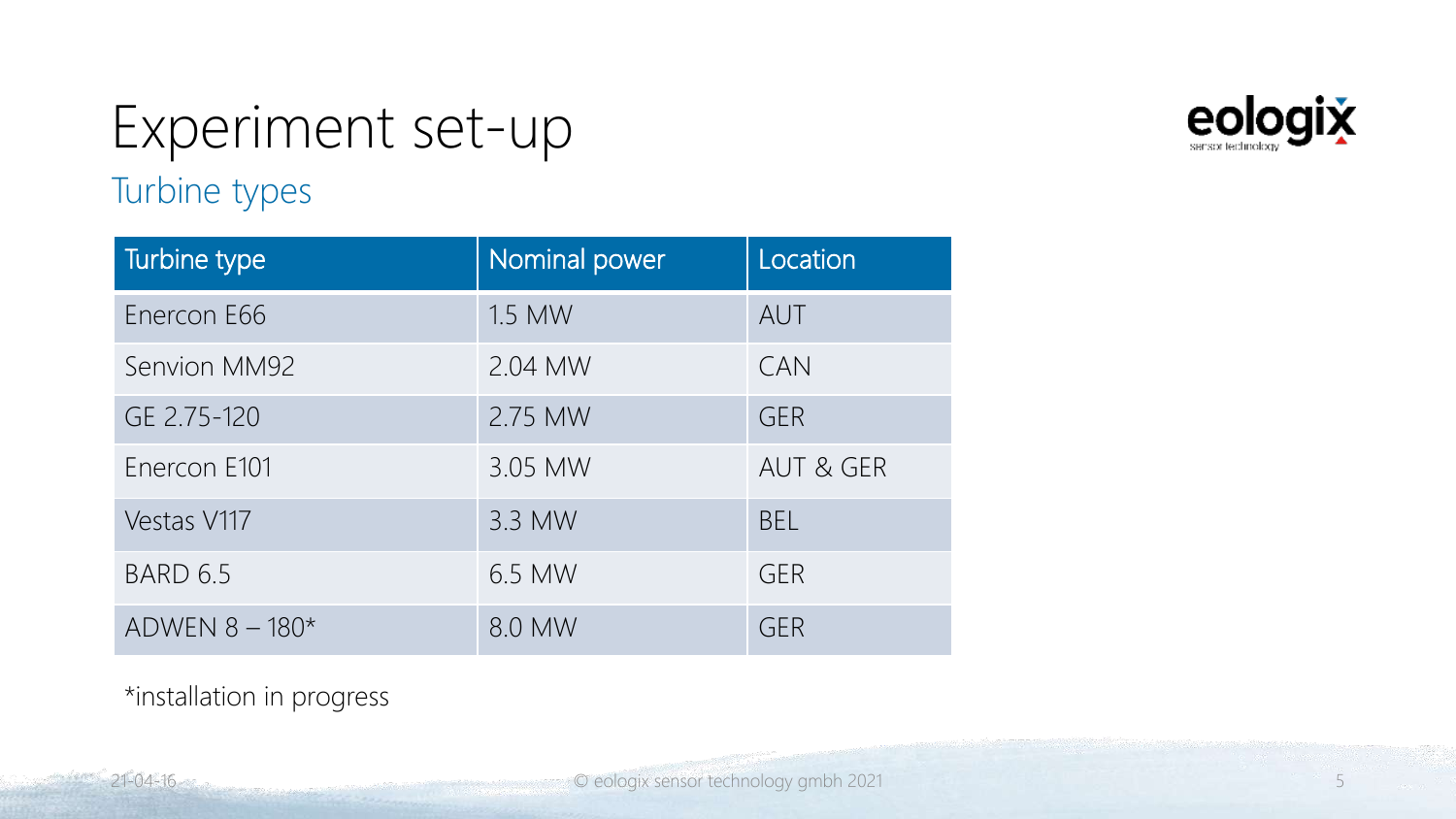# Pitch angle (1)

#### Estimation of pitch angle change

- $\triangleright$  each dot equals one measurement of  $\sim$  10 seconds
- pitch has been changed on purpose by 1°





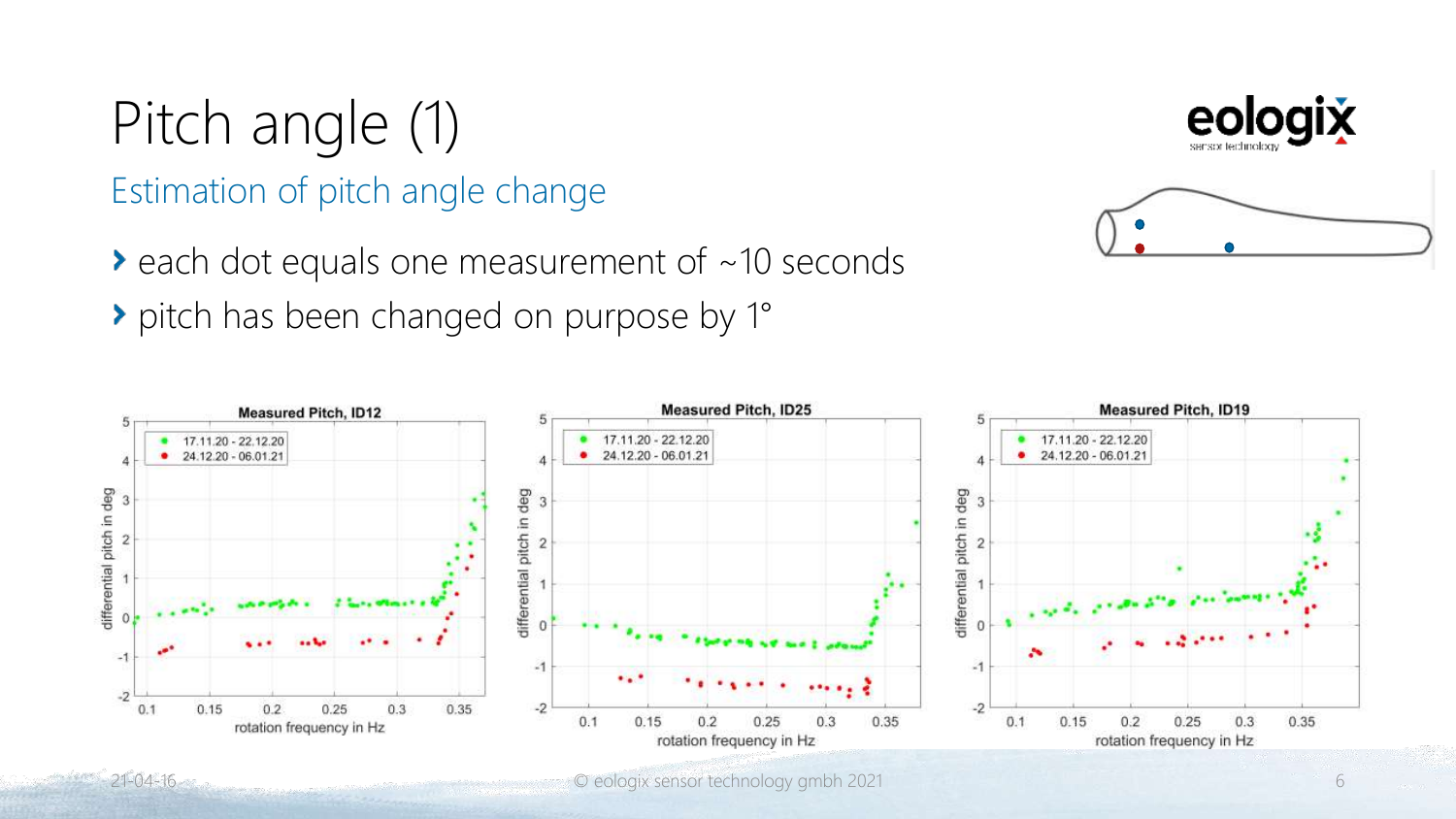# Pitch angle (1)

#### Estimation of pitch angle change

- $\triangleright$  each dot equals one measurement of  $\sim$  10 seconds
- pitch has been changed on purpose by 1°





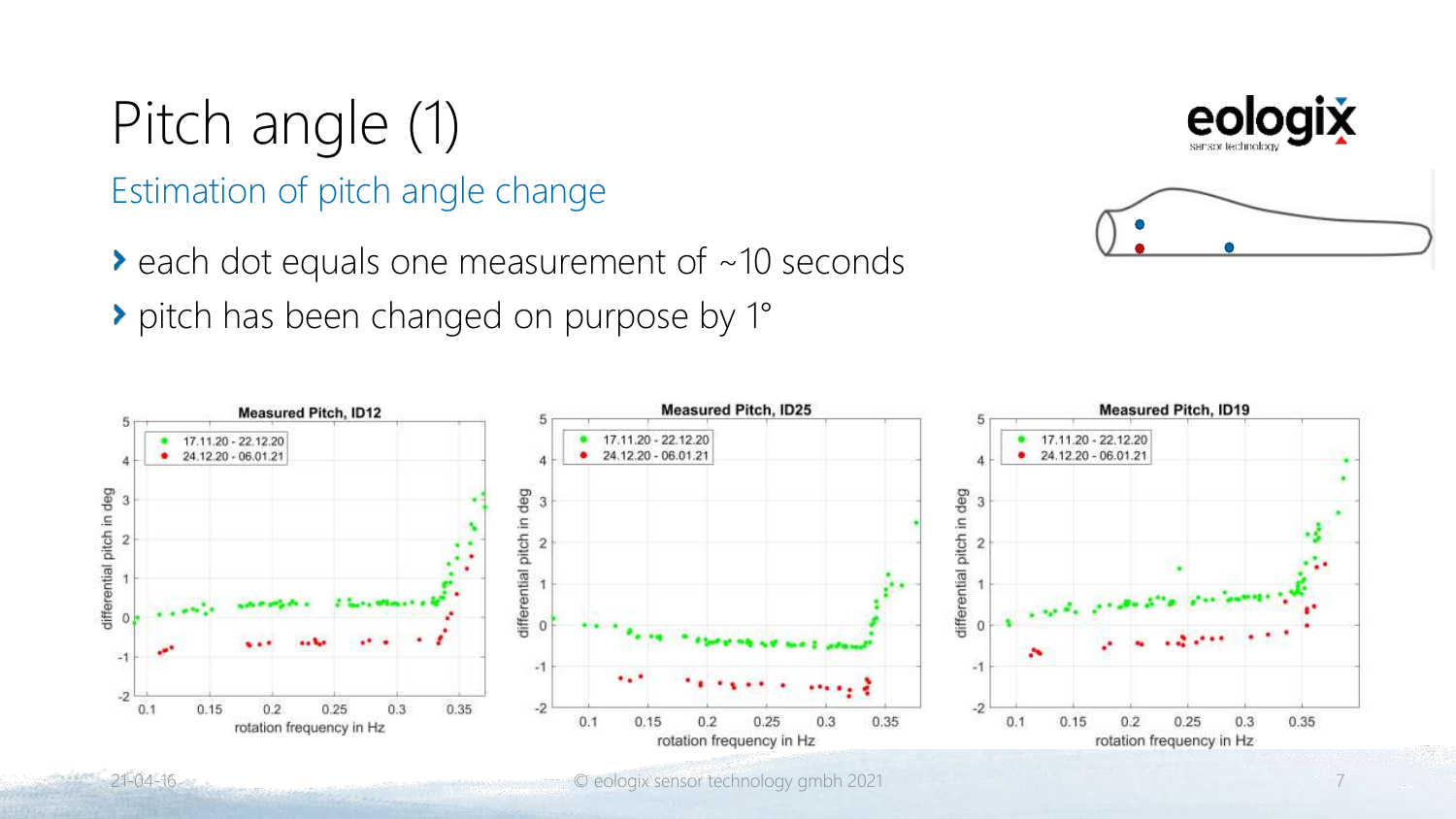### Pitch characteristics Pitch angle (2)

**>** Different behaviour over pitch, load dependent blade torsion



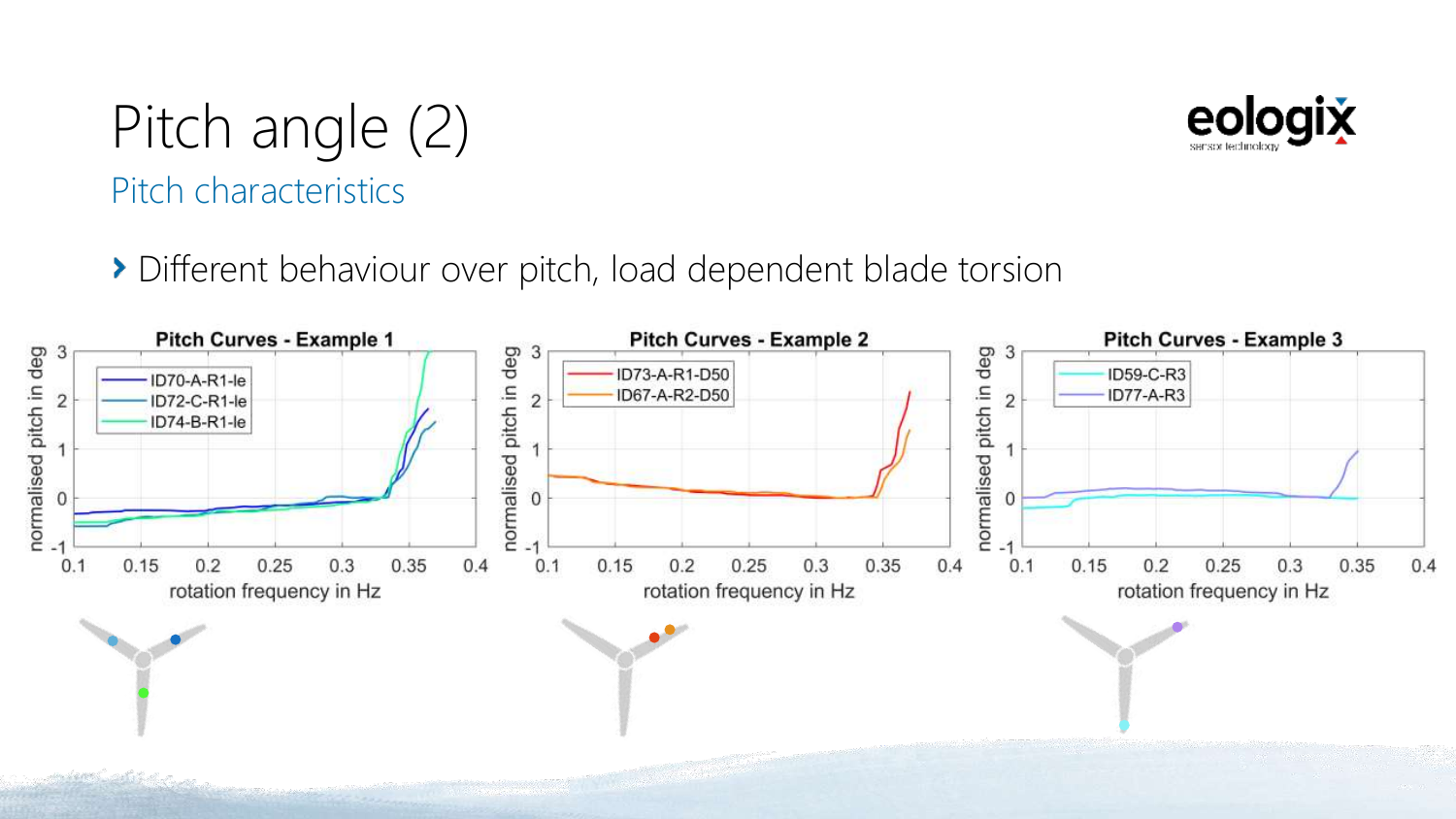

### Vibration Patterns (1)

Same blade, two sensors close to tip

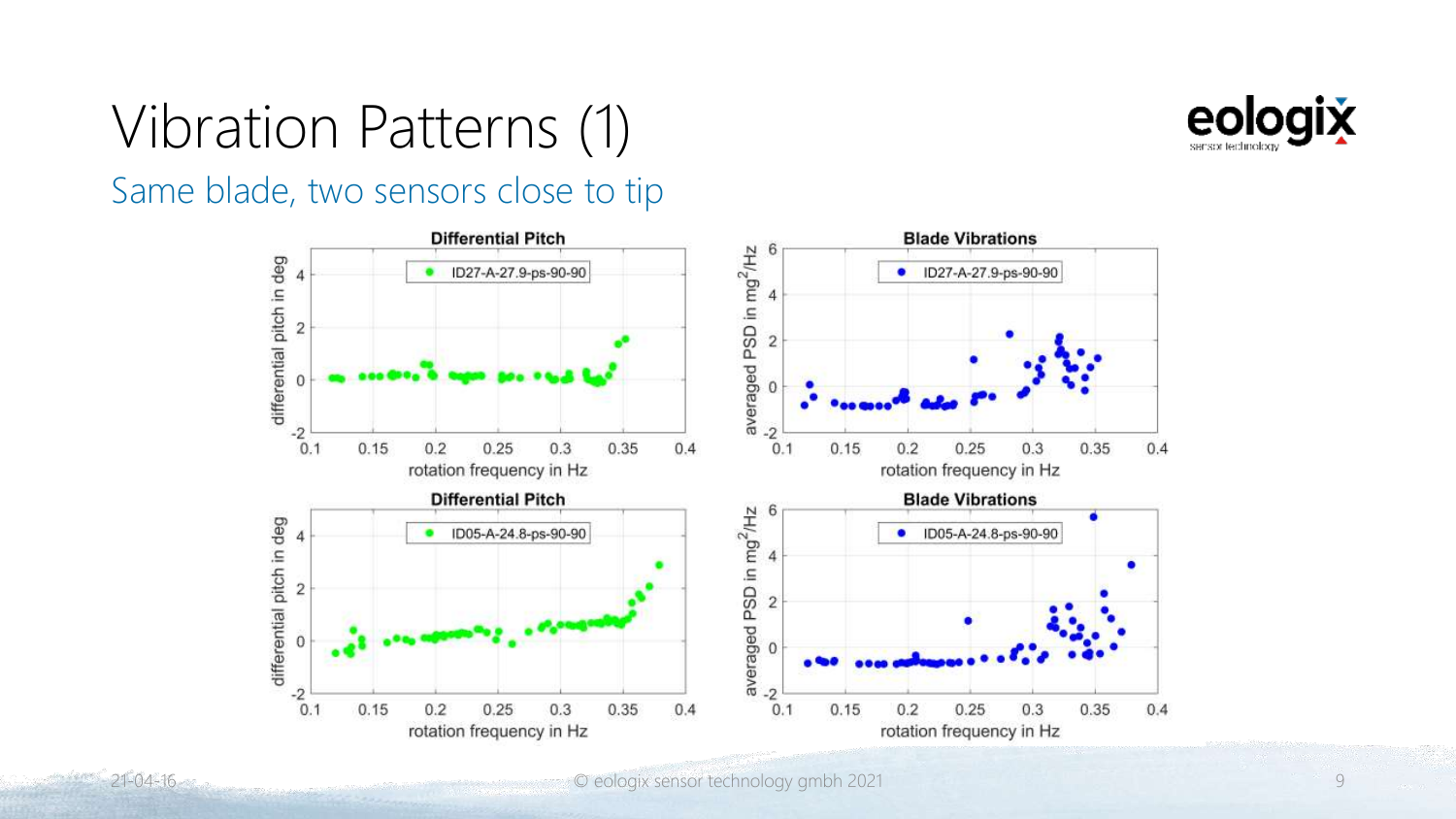

### Vibration Patterns (2)

#### Same position, two blades

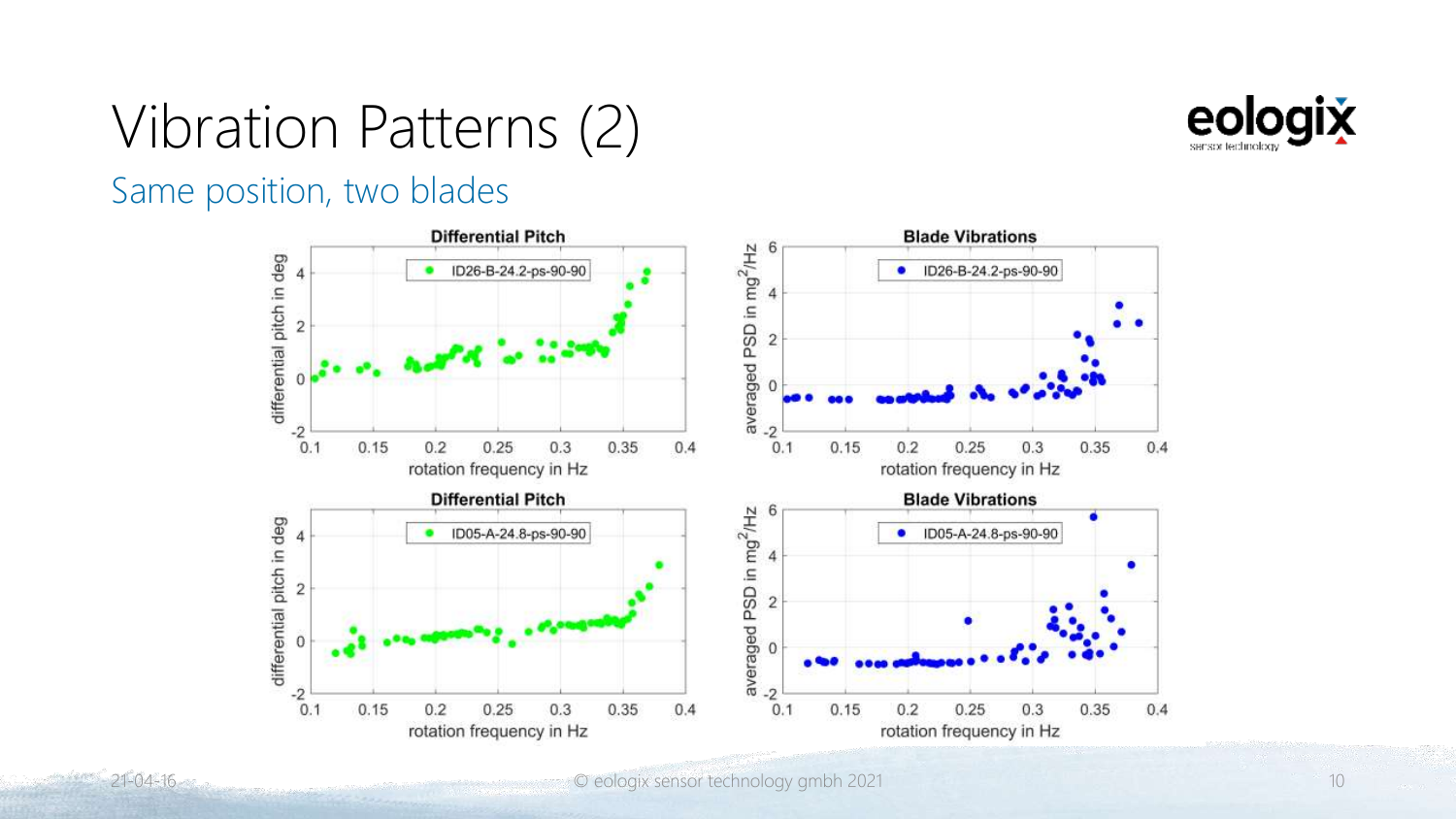

# Vibration Patterns (3)

Same blade, ~40% radius vs. tip

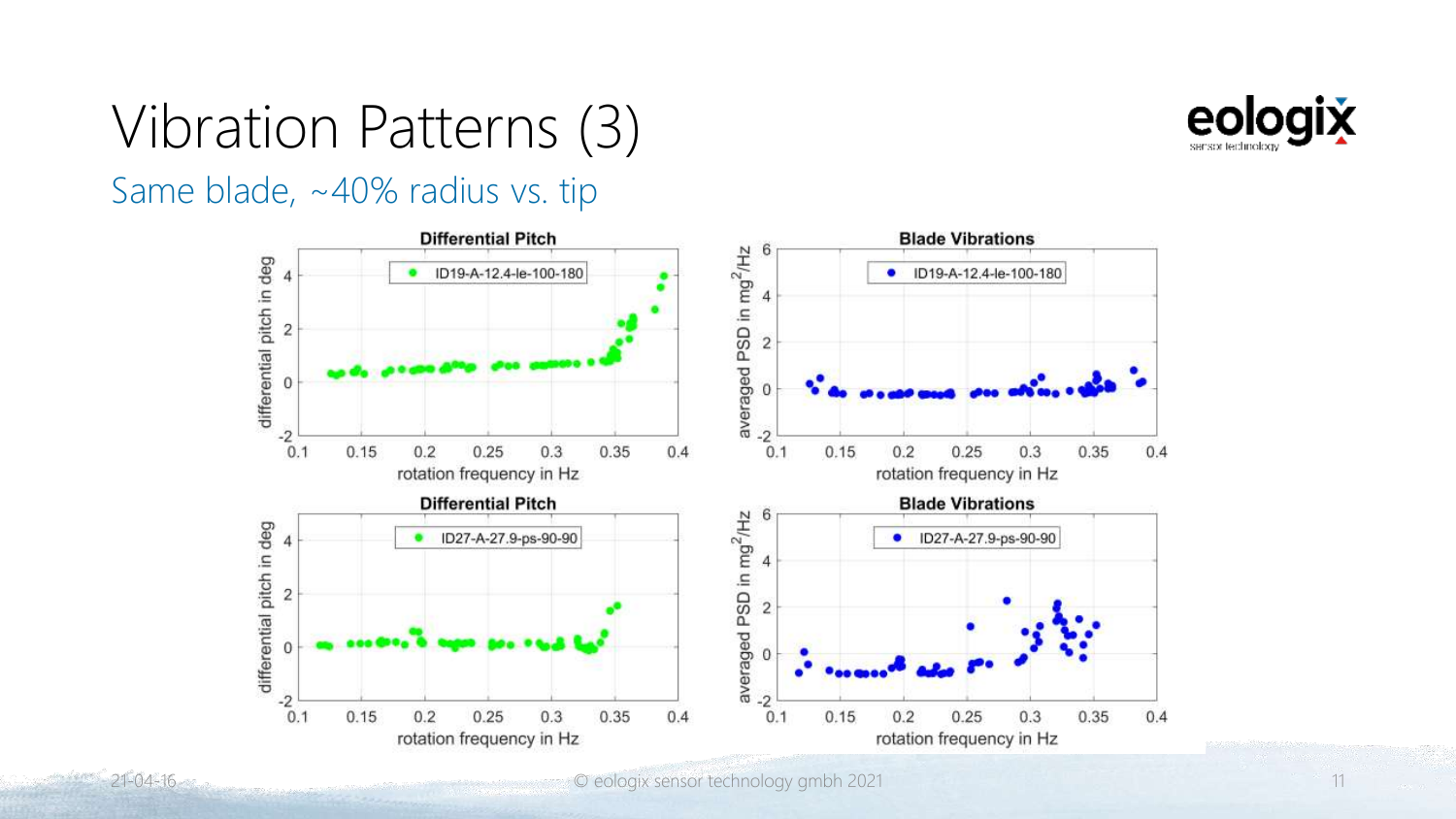## Conclusion & Outlook



#### **Conclusion**

- Collected data look promising for a variety of applications
- On-purpose pitch intervention is accurately measured
- "Local pitch" at sensor position is affected by load and can be measured continuously
- ▶ Local vibrations are quantifiable and can be analyzed from raw data

#### **Outlook**

- Further development ongoing…
- > New products & services available soon!